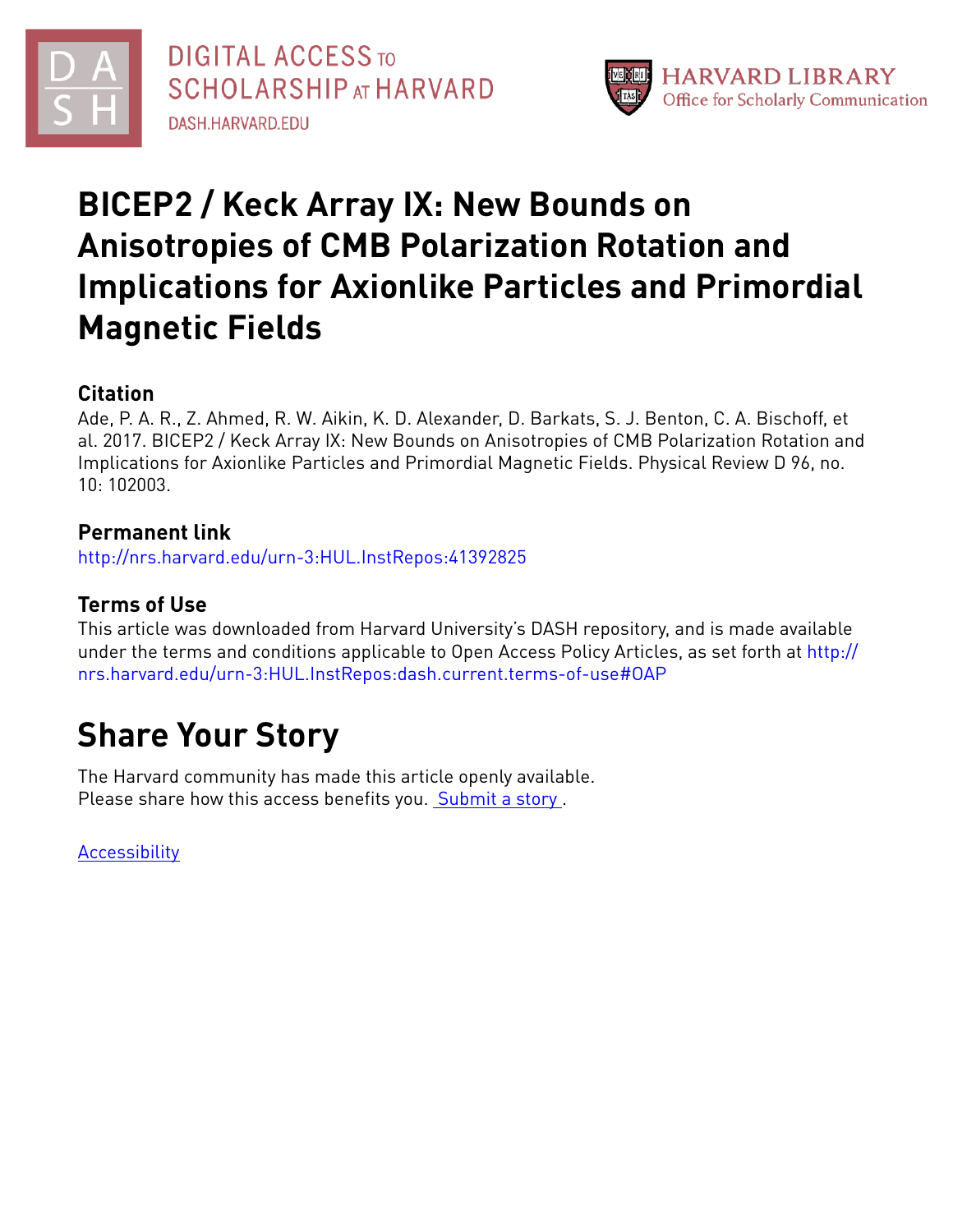#### BICEP2 / Keck Array IX: New Bounds on Anisotropies of CMB Polarization Rotation and Implications for Axion-Like Particles and Primordial Magnetic Fields

Keck Array and BICEP2 Collaborations: P. A. R. Ade,<sup>1</sup> Z. Ahmed,<sup>2,3</sup> R. W. Aikin,<sup>4</sup> K. D. Alexander,<sup>5</sup>

D. Barkats,<sup>5</sup> S. J. Benton,<sup>6</sup> C. A. Bischoff,<sup>7</sup> J. J. Bock,<sup>4,8</sup> R. Bowens-Rubin,<sup>5</sup> J. A. Brevik,<sup>4</sup> I. Buder,<sup>5</sup> E. Bullock,<sup>9</sup>

V. Buza, <sup>5, 10</sup> J. Connors, <sup>5</sup> B. P. Crill, <sup>8</sup> L. Duband, <sup>11</sup> C. Dvorkin, <sup>10</sup> J. P. Filippini, <sup>4, 12</sup> S. Fliescher, <sup>13</sup>

T. St. Germaine,<sup>10</sup> T. Ghosh,<sup>4</sup> J. Grayson,<sup>3</sup> S. Harrison,<sup>5</sup> S. R. Hildebrandt,<sup>4, 8</sup> G. C. Hilton,<sup>14</sup> H. Hui,<sup>4</sup>

K. D. Irwin,<sup>3, 2, 14</sup> J. Kang,<sup>3, 2</sup> K. S. Karkare,<sup>5</sup> E. Karpel,<sup>3</sup> J. P. Kaufman,<sup>15</sup> B. G. Keating,<sup>15</sup> S. Kefeli,<sup>4</sup>

S. A. Kernasovskiy,<sup>3</sup> J. M. Kovac,<sup>5, 10</sup> C. L. Kuo,<sup>3, 2</sup> N. Larson,<sup>16</sup> E. M. Leitch,<sup>17</sup> K. G. Megerian,<sup>8</sup> L. Moncelsi,<sup>4</sup>

T. Namikawa<sup>† 3, 2</sup> C. B. Netterfield, <sup>6, 18</sup> H. T. Nguyen, <sup>8</sup> R. O'Brient, <sup>4, 8</sup> R. W. Ogburn IV, <sup>3, 2</sup> C. Pryke, <sup>13, 9</sup>

S. Richter,<sup>5</sup> A. Schillaci,<sup>4</sup> R. Schwarz,<sup>13</sup> C. D. Sheehy,<sup>19</sup> Z. K. Staniszewski,<sup>4,8</sup> B. Steinbach,<sup>4</sup> R. V. Sudiwala,<sup>1</sup>

G. P. Teply,<sup>15</sup> K. L. Thompson,<sup>3, 2</sup> J. E. Tolan,<sup>3</sup> C. Tucker,<sup>1</sup> A. D. Turner,<sup>8</sup> A. G. Vieregg,<sup>5, 16, 17</sup>

A. C. Weber,  $8$  D. V. Wiebe,  $20$  J. Willmert,  $13$  C. L. Wong,  $5, 10$  W. L. K. Wu,  $3, 21$  and K. W. Yoon<sup>3, 2</sup>

 $1$ School of Physics and Astronomy, Cardiff University, Cardiff, CF24 3AA, United Kingdom

 ${}^{2}$ Kavli Institute for Particle Astrophysics and Cosmology,

SLAC National Accelerator Laboratory, 2575 Sand Hill Rd, Menlo Park, California 94025, USA

 ${}^{3}$ Department of Physics, Stanford University, Stanford, California 94305, USA

<sup>4</sup>Department of Physics, California Institute of Technology, Pasadena, California 91125, USA

<sup>5</sup>Harvard-Smithsonian Center for Astrophysics, 60 Garden Street MS 42, Cambridge, Massachusetts 02138, USA

 ${}^6$ Department of Physics, University of Toronto, Toronto, Ontario, M5S 1A7, Canada

 $^7$ Department of Physics, University of Cincinnati, Cincinnati, Ohio, 45221, USA

8 Jet Propulsion Laboratory, Pasadena, California 91109, USA

 $\mathcal{P}$ Minnesota Institute for Astrophysics, University of Minnesota, Minneapolis, Minnesota 55455, USA

 $^{10}$ Department of Physics, Harvard University, Cambridge, MA 02138, USA

 $11$ Service des Basses Températures, Commissariat à l'Energie Atomique, 38054 Grenoble, France

 $12$ Department of Physics, University of Illinois at Urbana-Champaign, Urbana, Illinois 61801, USA

 $^{13}$ School of Physics and Astronomy, University of Minnesota, Minneapolis, Minnesota 55455, USA

 $14$ National Institute of Standards and Technology, Boulder, Colorado 80305, USA

 $^{15}$ Department of Physics, University of California, San Diego, La Jolla, California 92093, USA

 $16$ Department of Physics, Enrico Fermi Institute, University of Chicago, Chicago, IL 60637, USA

 $1^{7}$ Kavli Institute for Cosmological Physics, University of Chicago, Chicago, IL 60637, USA

 $^{18}$ Canadian Institute for Advanced Research, Toronto, Ontario, M5G 1Z8, Canada

<sup>19</sup>Brookhaven National Laboratory, Upton, NY 11973, USA

 $^{20}$ Department of Physics and Astronomy, University of British Columbia,

Vancouver, British Columbia, V6T 1Z1, Canada

 $21$ Department of Physics, University of California, Berkeley, CA 94720, USA

(Dated: May 18, 2017)

We present the strongest constraints to date on anisotropies of CMB polarization rotation derived from 150 GHz data taken by the BICEP2 & Keck Array CMB experiments up to and including the 2014 observing season (BK14). The definition of polarization angle in BK14 maps has gone through self-calibration in which the overall angle is adjusted to minimize the observed  $TB$  and  $EB$ power spectra. After this procedure, the QU maps lose sensitivity to a uniform polarization rotation but are still sensitive to anisotropies of polarization rotation. This analysis places constraints on the anisotropies of polarization rotation, which could be generated by CMB photons interacting with axion-like pseudoscalar fields or Faraday rotation induced by primordial magnetic fields. The sensitivity of BK14 maps ( $\sim 3\mu$ K-arcmin) makes it possible to reconstruct anisotropies of polarization rotation angle and measure their angular power spectrum much more precisely than previous attempts. Our data are found to be consistent with no polarization rotation anisotropies, improving the upper bound on the amplitude of the rotation angle spectrum by roughly an order of magnitude compared to the previous best constraints. Our results lead to an order of magnitude better constraint on the coupling constant of the Chern-Simons electromagnetic term  $f_a \geq 1.7 \times 10^2 \times (H_I/2\pi)$  $(2\sigma)$  than the constraint derived from uniform rotation, where  $H_I$  is the inflationary Hubble scale. The upper bound on the amplitude of the primordial magnetic fields is  $30nG(2\sigma)$  from the polarization rotation anisotropies.

> Introduction.— The BICEP/Keck Array (BK) program has been making deep observations of cosmic microwave background (CMB) polarization at the South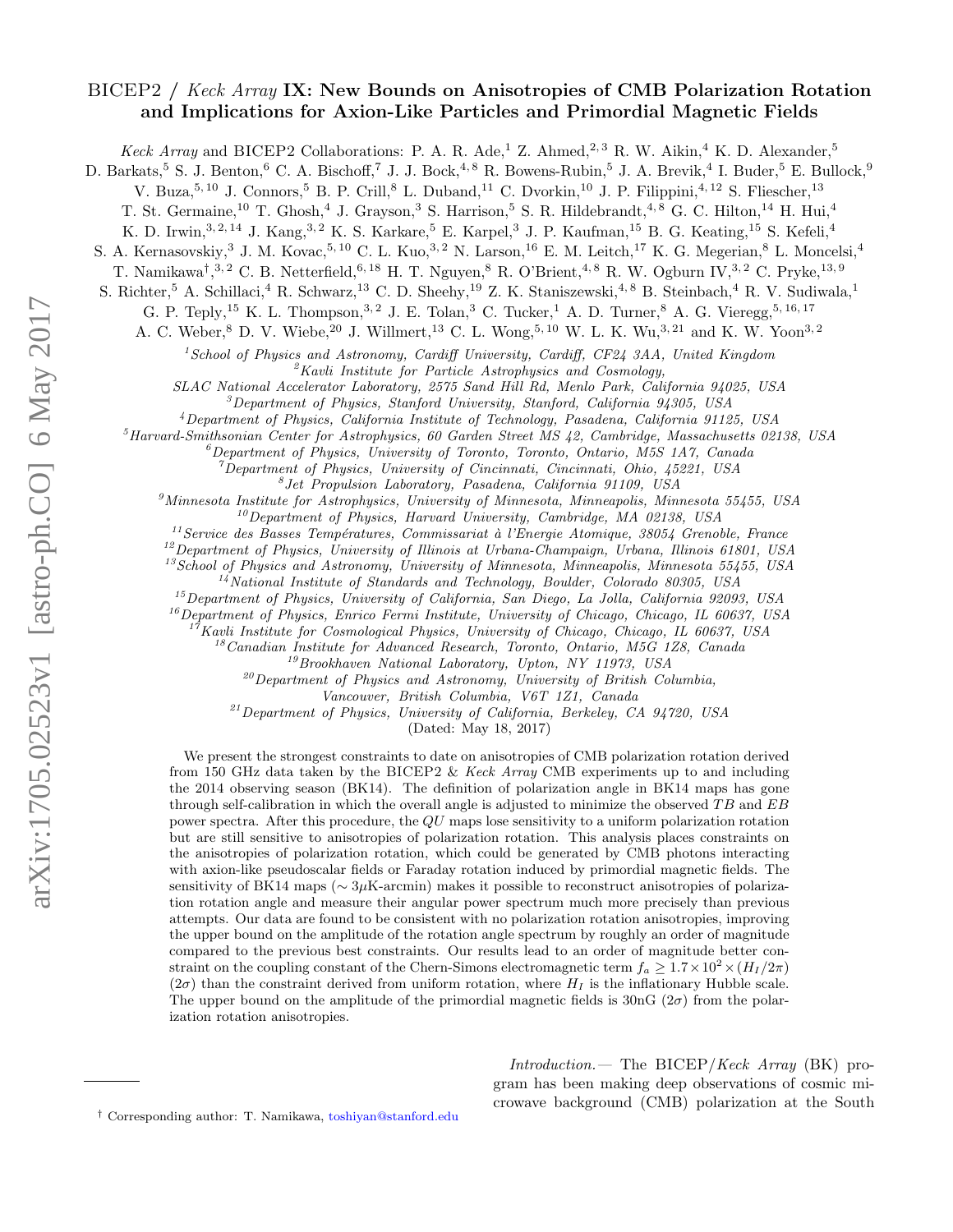Pole. The 150 GHz data taken through 2014 (BK14) have been used to constrain primordial gravitational waves (GWs) to  $r < 0.07$  ( $2\sigma$ , including Planck and WMAP) [\[1\]](#page-6-0) and to detect gravitational lensing with high significance  $|2|$ .

In addition to GWs and lensing, CMB polarization can also be used to test various theories of physics beyond the Standard Model. Measurements of the polarization rotation angle are known to be a unique probe of new physics containing a (nearly) massless pseudoscalar Nambu-Goldstone boson coupled with photons through the Chern-Simons term [\[3–](#page-6-2)[8\]](#page-6-3):

$$
\mathcal{L} \supset \frac{a}{2f_a} F_{\mu\nu} \widetilde{F}^{\mu\nu} \,. \tag{1}
$$

Here  $a$  is a pseudoscalar field,  $f_a$  is corresponding coupling constant,  $F_{\mu\nu}$  is the electromagnetic field, and  $\tilde{F}^{\mu\nu}$ is the dual of  $F^{\mu\nu}$  (for review see e.g. Ref. [\[9\]](#page-6-4) and references therein). The existence of such pseudoscalar fields is a generic prediction of string theory, and detection or any constraints on these fields can provide valuable implications for fundamental physics. The presence of pseudoscalar fields leads to cosmic birefringence, in which the CMB polarization angle is rotated by

$$
\alpha = \frac{\Delta a}{f_a},\tag{2}
$$

where  $\Delta a$  is the change of the pseudoscalar fields along the photons' trajectory between the observer and re-combination (e.g. Ref. [\[5\]](#page-6-5)). Fluctuations in  $\Delta a$ , as some models predict, lead to spatial variations in  $\alpha$  (e.g. Refs.  $[7, 10-12]$  $[7, 10-12]$  $[7, 10-12]$  $[7, 10-12]$ . If the pseudoscalar field is effectively massless during inflation, the power spectrum of the fluctuations of the pseudoscalar field has a scale-invariant spectrum. Ref. [\[7\]](#page-6-6) shows that the power spectrum of  $\alpha$ induced by these fluctuations is given as

$$
\sqrt{\frac{L(L+1)C_L^{\alpha\alpha}}{2\pi}} = \frac{H_I}{2\pi f_a},\qquad(3)
$$

in the large-scale limit ( $L \lesssim 100$ ). Here  $H_I$  is the inflationary Hubble parameter. Henceforth, we use  $L$  for the multipoles of  $\alpha$  and  $\ell$  for the CMB E and B modes.

The measurements of the rotation angle can also be used to probe primordial magnetic fields (PMFs) through the Faraday rotation of CMB polarization [\[13,](#page-6-9) [14\]](#page-6-10). In the large-scale limit  $(L \leq 100)$ , nearly-scale invariant PMFs lead to [\[15,](#page-6-11) [16\]](#page-6-12)

$$
\sqrt{\frac{L(L+1)C_L^{\alpha\alpha}}{2\pi}} = 1.9 \times 10^{-4} \left(\frac{\nu}{150 \,\text{GHz}}\right)^{-2} \left(\frac{B_{1 \text{Mpc}}}{1 \,\text{nG}}\right). \tag{4}
$$

The rotation angle from PMFs depends on the observing frequency. Compared to the BK14 150 GHz data, the BK14 95 GHz data has larger noise and lower angular resolution, and the 150 GHz data from BK14 place the strongest constraints on PMFs. Thus we use the 150 GHz data in the following analysis. If we detect a rotation signal, then we would look for the same signal at 95 GHz to test whether it has the correct wavelength dependence for Faraday rotation.

The uniform polarization rotation angle has been constrained by several groups including WMAP [\[17\]](#page-6-13), BI-CEP1 [\[18\]](#page-6-14), and Planck [\[19\]](#page-6-15). The current best constraints are limited by the accuracy of absolute detector polarization angle calibration.

Inhomogeneities in pseudoscalar fields and/or PMFs produce anisotropies of the rotation angle [\[7,](#page-6-6) [16,](#page-6-12) [20\]](#page-6-16). The rotation anisotropies create higher order correlations such as the trispectrum of CMB polarization in a way similar to gravitational lensing, and the rotation anisotropies can be reconstructed from the CMB trispectrum [\[21\]](#page-6-17). Compared to a uniform rotation, measurements of the anisotropic rotation angle are insensitive to the accuracy of the overall rotation angle. There already exist constraints on the cosmic birefringence anisotropies from the CMB. Ref. [\[11\]](#page-6-18) presents constraints on anisotropies of the cosmic birefringence using the  $TBTB$  trispectrum of WMAP7 data, while Refs.  $[22-$ [24\]](#page-6-20) used two-point correlation. The most stringent constraints prior to this Letter were published by POLAR-BEAR [\[25\]](#page-6-21).

In this *Letter*, we use a similar method to improve constraints on the rotation anisotropies using polarization maps made by BK.

Data and simulations.— We use the same data set described in Refs.  $[1]$  and  $[2]$ : BICEP/Keck Array maps which coadd all data taken up to and including the 2014 observing season—we refer to these as the BK14 maps. In this work we use the 150 GHz  $Q/U$  maps. These have a depth of 3.0 µK-arcmin over an effective area of  $\sim$  395  $\text{deg}^2$ , centered on RA 0h, Dec.  $-57.5^\circ$ .

We reuse the standard sets of simulations described in Ref. [\[1\]](#page-6-0) and previous papers: lensed CMB signalonly simulations (denoted by "lensed-ΛCDM") with input lensed maps generated by LensPix [\[26\]](#page-6-22), instrumental noise, and dust foreground, each having 499 realizations. The details of the CMB signal and noise simulations are given in Sec. V of Ref. [\[27\]](#page-6-23), and the dust simulations are described in Sec. IV A of BKP and Appendix E of Ref. [\[1\]](#page-6-0). In addition, we also generate random fields of anisotropic rotation maps,  $\alpha(\hat{n})$ , on the full sky (where  $\hat{n}$ denotes a position on the sphere) whose power spectrum is described by

<span id="page-2-0"></span>
$$
\frac{L(L+1)}{2\pi}C_L^{\alpha\alpha} = A_{CB} \times 10^{-4} \qquad \text{[rad}^2\text{]},\qquad (5)
$$

with varying  $A_{\rm CB}$ . Since previous constraints on the cosmic birefringence anisotropies are derived based on this spectrum, our result can be directly compared with the previous studies (see e.g. Refs. [\[7,](#page-6-6) [11,](#page-6-18) [25\]](#page-6-21)).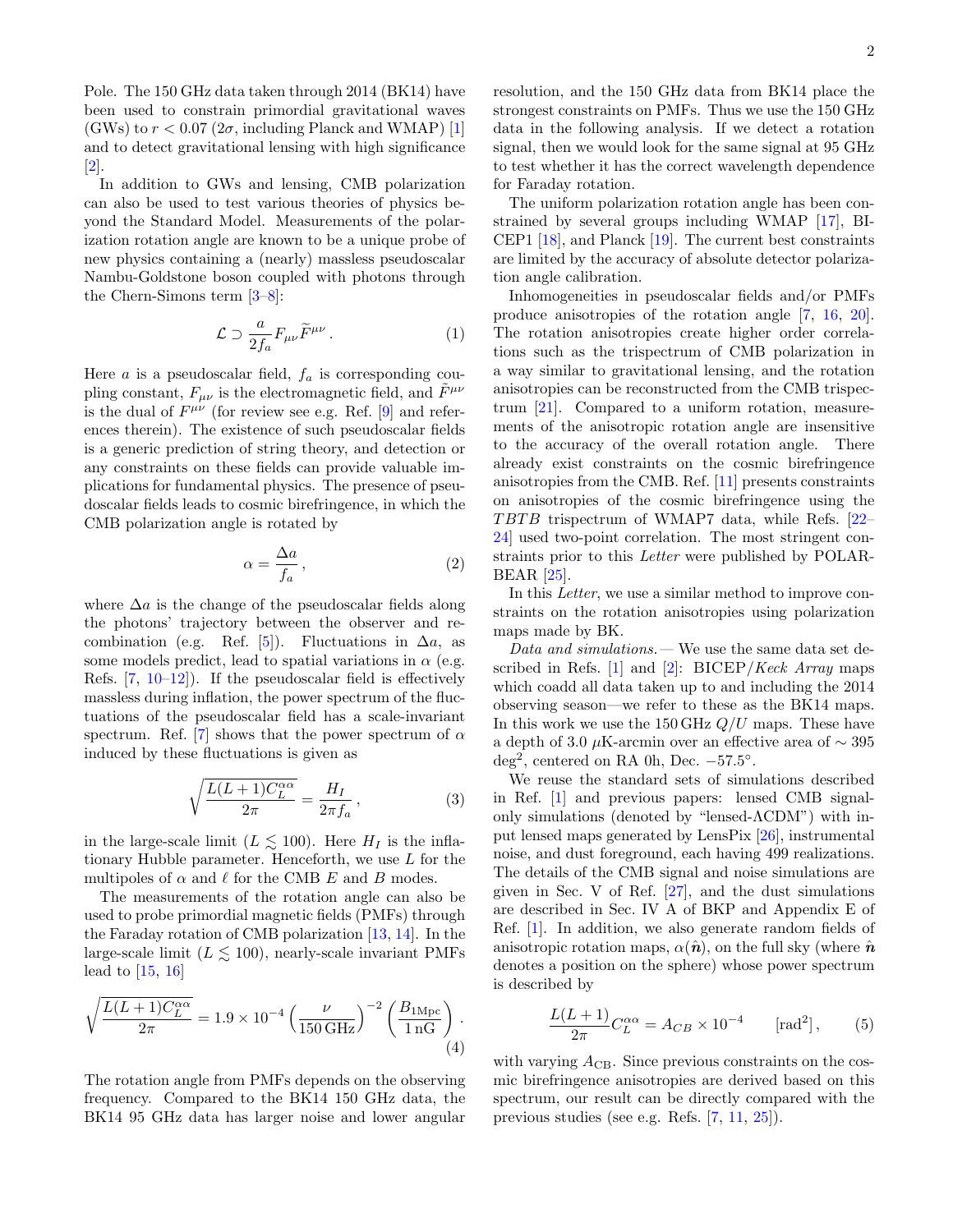The simulated full-sky CMB maps are rotated by  $\alpha(\hat{n})$ before beam smoothing according to

$$
[Q' \pm U'](\hat{\boldsymbol{n}}) = e^{\pm 2i\alpha(\hat{\boldsymbol{n}})}[Q \pm U](\hat{\boldsymbol{n}}).
$$
 (6)

As described in Ref. [\[28\]](#page-6-24), we simulate observed maps by multiplying the BK14 observing matrix with the rotated maps. We denote these maps as "rotated-ΛCDM" simulations. The rotated-ΛCDM, instrumental noise, and dust simulated maps are then combined to estimate the transfer function, mean-field bias, disconnected bias, and the uncertainties of the power spectrum of reconstructed  $\alpha$ . The reconstructed rotation power can then be compared against lensed-ΛCDM simulations under the null hypothesis to evaluate statistical uncertainties.

To properly include cosmic variance from  $\alpha$ , rotated-ΛCDM simulations must be used. To our knowledge, this has not been done in previous papers, where unrotated simulations are used to calculate uncertainties  $[11, 25]$  $[11, 25]$  $[11, 25]$ . In this Letter, we present the test of the null hypothesis using the lensed-ΛCDM simulations to compare our measurements with prior attempts, and also show constraints on the anisotropic polarization rotation with the rotated-ΛCDM simulations.

Analysis.— The rotation angle anisotropies can be reconstructed from the off-diagonal mode-mode covariance within, and between, the  $E$ - and  $B$ - modes. An estimator of  $\alpha(\hat{\mathbf{n}})$  has a quadratic form similar to the lensing estimator [\[21,](#page-6-17) [29\]](#page-6-25). The power spectrum of the anisotropic rotation angle  $C_L^{\alpha\alpha}$  can be obtained by squaring the rotation estimator. Here we describe the method used to reconstruct the anisotropic rotation angle from the BK14 polarization maps, to calculate the rotation spectrum, and to evaluate the amplitudes of the resulting spectra. The details and verification of our analysis method is described in Ref. [\[30\]](#page-6-26).

Under the flat-sky approximation, the CMB  $E$  and  $B$ modes are given by

$$
E_{\ell} \pm iB_{\ell} = -\int d^2 \hat{\boldsymbol{n}} e^{-i\hat{\boldsymbol{n}} \cdot \ell} \left[ Q \pm iU \right](\hat{\boldsymbol{n}}) e^{\mp 2i\varphi_{\ell}}, \qquad (7)
$$

where  $\varphi_{\ell}$  is the angle of  $\ell$  measured from the Stokes  $Q$ axis. From Eq.  $(6)$ , the rotated CMB E and B modes are given by [\[21\]](#page-6-17)

$$
E'_{\ell} = E_{\ell} + \int \frac{\mathrm{d}^2 L}{(2\pi)^2} 2\alpha_L
$$
  
 
$$
\times \left[ E_{\ell - L} \cos 2(\varphi_{\ell - L} - \varphi_{\ell}) + B_{\ell - L} \sin 2(\varphi_{\ell - L} - \varphi_{\ell}) \right]
$$
 (8)

$$
B'_{\ell} = B_{\ell} + \int \frac{\mathrm{d}^2 L}{(2\pi)^2} 2\alpha_L
$$
  
 
$$
\times \left[ E_{\ell-L} \sin 2(\varphi_{\ell-L} - \varphi_{\ell}) - B_{\ell-L} \cos 2(\varphi_{\ell-L} - \varphi_{\ell}) \right].
$$
  
(9)

Up to first order in  $\alpha$ , the rotation-induced off-diagonal elements of the covariance are [\[21\]](#page-6-17)

$$
\langle E'_{\ell} B'_{L-\ell} \rangle_{\text{CMB}} = w_{L,\ell}^{\alpha} \alpha_L, \qquad (10)
$$

<span id="page-3-0"></span>where  $\langle \cdot \cdot \cdot \rangle_{\text{CMB}}$  denotes the ensemble average with a fixed realization of  $\alpha$  and the weight function is

<span id="page-3-1"></span>
$$
w_{\mathbf{L},\boldsymbol{\ell}}^{\alpha} = 2\widetilde{C}_{\ell}^{\text{EE}}\cos 2(\varphi_{\boldsymbol{\ell}} - \varphi_{\mathbf{L}-\boldsymbol{\ell}}),\tag{11}
$$

where  $\widetilde{C}_{\ell}^{\text{EE}}$  is the lensed E-mode power spectrum. The term originated from the lensing B mode is ignored since the improvement of the sensitivity to the polarization rotation anisotropies by the inclusion of this term is negligible [\[25\]](#page-6-21). Similar to the lensing reconstruction, the quadratic estimator of  $\alpha$  is constructed as a convolution of the  $E$  and  $B$  modes with the weight function of Eq.  $(11)$  [\[21\]](#page-6-17). The only difference between the reconstruction of  $\alpha$  and the lensing potential,  $\phi$ , is the weight function.

From the reconstructed  $\alpha$ , the rotation spectrum is estimated in the same way as the lensing spectrum shown in Ref. [\[2\]](#page-6-1). The disconnected bias is estimated with the realization-dependent method [\[30\]](#page-6-26) which is more accurate than simulation-based subtraction [\[31\]](#page-6-27) and also mitigates the off-diagonal elements of covariance [\[32\]](#page-6-28).

To quantify the constraints on polarization rotation anisotropies, we estimate the amplitude for the reconstructed rotation spectrum [\[2\]](#page-6-1)

<span id="page-3-2"></span>
$$
\widehat{A}_{CB} = \frac{\sum_{b} w_b A_b}{\sum_{b} w_b},\tag{12}
$$

where  $A_b = C_b/C_b^{\text{fid}}$  is an amplitude relative to a fiducial power spectrum at each multipole bin, b. The coefficients  $w_b$  are defined as

$$
w_b = \sum_{b'} C_b^{\text{fid}} \mathbf{Cov}_{bb'}^{-1} C_{b'}^{\text{fid}}, \tag{13}
$$

and the power spectrum covariance  $\mathbf{Cov}_{bb'}$  is estimated from the lensed- and rotated-ΛCDM+noise+dust simulations for evaluating the null hypothesis and constraining  $A_{\text{CB}}$ , respectively. The fiducial rotation spectrum  $C_b^{\text{fid}}$ corresponds to  $A_{\rm CB} = 1$ .

In the reconstruction from the rotated-ΛCDM simulations, even after the subtraction of a disconnected bias, there exists a non-negligible correction from the secondary contraction at smaller scales [\[30\]](#page-6-26). As detailed in Ref. [\[30\]](#page-6-26) the secondary contraction of the EBEB trispectrum (N1 term) is proportional to the signal, so we include this term for estimating  $\widehat{A}_{\text{CB}}$ . On the other hand, the lensing-induced trispectrum is negligibly small for BK14 data [\[30\]](#page-6-26).

Reconstructed spectrum.— Fig. [1](#page-4-0) shows the power spectrum of the reconstructed rotation angle from BK14 data. In the baseline analysis we use CMB multipoles between  $\ell = 30$  and 700 but remove B modes for multipoles  $\ell$  < 150, which significantly reduces the large-scale dust foreground contamination (see Ref. [\[2\]](#page-6-1)). In addition to the baseline analysis, we also show the cases with different choices of CMB multipole ranges used for the rotation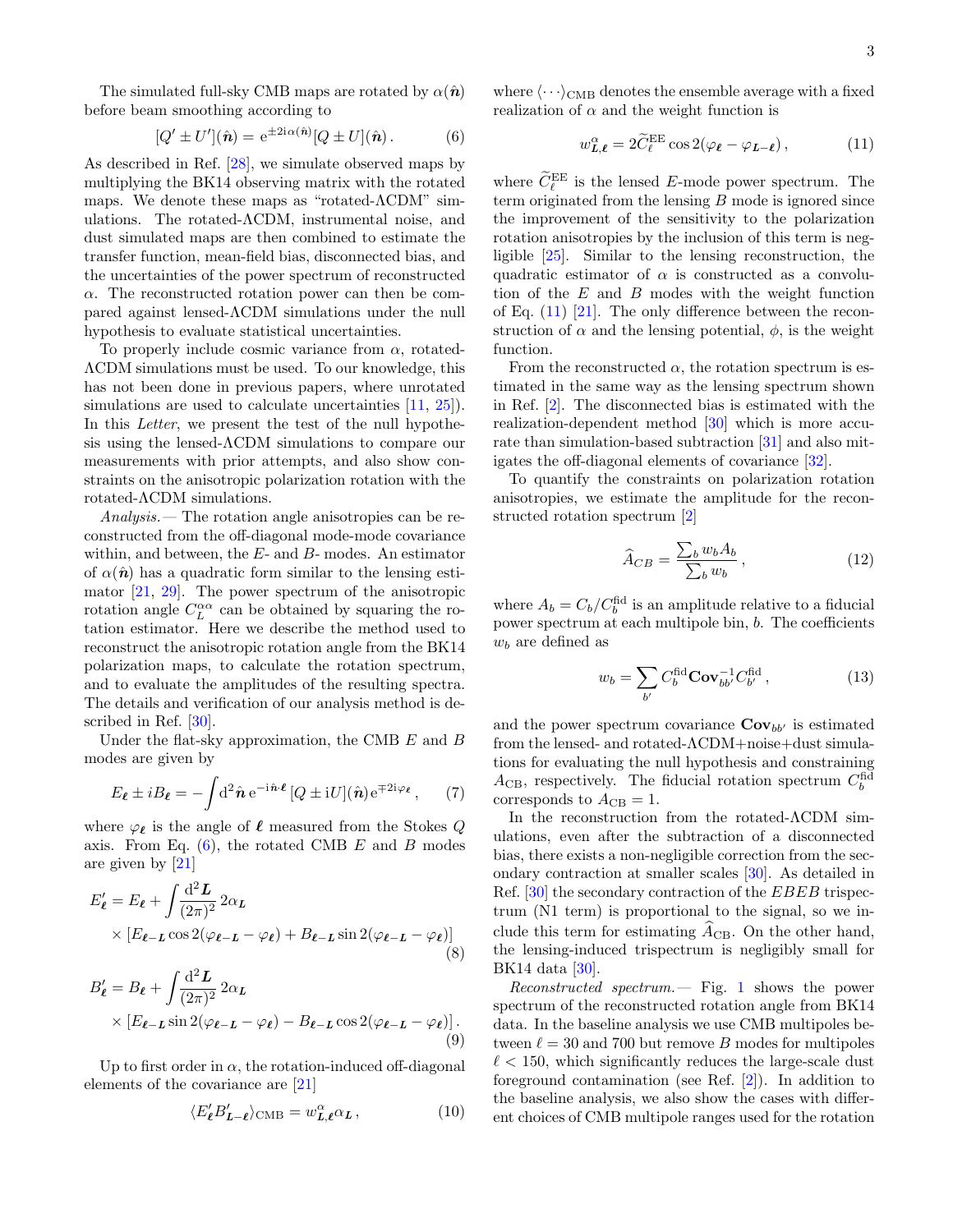

<span id="page-4-0"></span>FIG. 1: Angular power spectrum of rotation anisotropies measured from BK14 real data using the standard lensed-ΛCDM+noise+dust simulation to obtain the power spectrum and uncertainties. In addition to the baseline analysis we also show cases with different choices of CMB multipole range used for the rotation angle reconstruction and a case without inclusion of the dust simulation. We group the multipoles up to 700 into 10 bins. The solid line shows the scale-invariant spectrum of Eq.  $(5)$  with  $A_{CB} = 1$ .

angle reconstruction and the case without a dust component. We calculate the  $\chi^2$ -PTE for the baseline analysis and each variant analysis against the null-hypothesis. For the baseline case the  $\chi^2$ -PTE is found to be 0.25. The  $\chi^2$ -PTE for other cases are in the range between 0.18 to 0.59. These results indicate that the reconstructed spectrum is consistent with the null hypothesis irrespective of the choice of the multipole range and the inclusion of dust in the simulations. Fig. [1](#page-4-0) indicates that, to constrain the model of Eq. [\(5\)](#page-2-0), the largest-scale multipole bin is the most important. One advantage of BK14 data is the capability of measuring such large scales.

Fig. [2](#page-4-1) shows the histogram of  $A_{\text{CB}}$  for each realization of the null (lensed ΛCDM+noise+dust) simulations. The observed  $A_{\text{CB}}$  is shown as the vertical solid line, and is consistent with the null hypothesis. The rotation spectrum amplitude is estimated from Eq.  $(12)$ . We also show the histogram obtained from the POLARBEAR analysis [\[33\]](#page-6-29). The statistical uncertainties for BK14 are an order of magnitude smaller.

Cosmological implications.— To obtain a constraint on  $A_{\rm CB}$ , we next apply the direct likelihood method of Ref.  $[34]$  to  $A_{\rm CB}$ . We run simulations with varying overall amplitude of the input scale-invariant spectrum up to  $A_{\text{CB}} = 1.5$  to obtain the distribution of  $\ddot{A}_{\text{CB}}$  for each value of the input  $A_{\rm CB}$ . The posterior distribution for the amplitude parameter  $A_{\text{CB}}$  is obtained from this direct likelihood by assuming a flat prior on  $A_{\rm CB}$  for  $A_{\rm CB} \leq 1.5$ . The resulting constraint is  $A_{\rm CB} \leq 0.33$  at 95% confi-



<span id="page-4-1"></span>FIG. 2: Histogram of rotation spectrum amplitude  $\widehat{A}_{\text{CB}}$  from BK14 data. The blue histogram shows the results from the standard ΛCDM simulations while the green histogram shows the POLARBEAR result [\[33\]](#page-6-29). The blue vertical line shows the value from the observed spectrum.

dence and is the best constraint on cosmic birefringence anisotropies to date.

This  $A_{\rm CB}$  constraint can be translated into constraints on coupling between a pseudoscalar Nambu-Goldstone boson and photons

$$
f_a \ge 1.7 \times 10^2 \frac{H_I}{2\pi} \tag{14}
$$

where  $H_I$  is the expansion rate at the inflationary era. This is at least an order of magnitude better than the constraint from uniform rotation of Ref. [\[5\]](#page-6-5).

Following Refs. [\[16,](#page-6-12) [25,](#page-6-21) [35\]](#page-6-31), we can also convert the above upper bound to the amplitude of the PMFs. The above result constrains the strength of the scale-invariant PMFs smoothed over 1Mpc to  $B_{1Mpc} \leq 30 \text{nG}$ .

Note that a BB spectrum is also generated by the anisotropies of the cosmic birefringence through conversion from  $E$  to  $B$  modes. The BK14  $BB$  spectrum is, however, less sensitive to cosmic polarization rotation anisotropies than  $C_L^{\alpha\alpha}$ , and the upper bound on the cosmic polarization rotation anisotropies using the BB spectrum is much larger than  $A_{CB} \leq 0.33$ . In other words, the results in this Letter also rule out significant contributions from cosmic birefringence to BK14's main BB results, a possibility raised by Ref. [\[36\]](#page-6-32).

Discussion— The BK14 data have been extensively searched for possible systematics in previous publications. To further test potential systematic contamination in the measured rotation spectrum, we perform rotation reconstruction on differenced ("jackknife") maps and check whether they are consistent with null (see Ref. [\[37\]](#page-6-33) for the details of the jackknife maps). Table [I](#page-5-0) shows the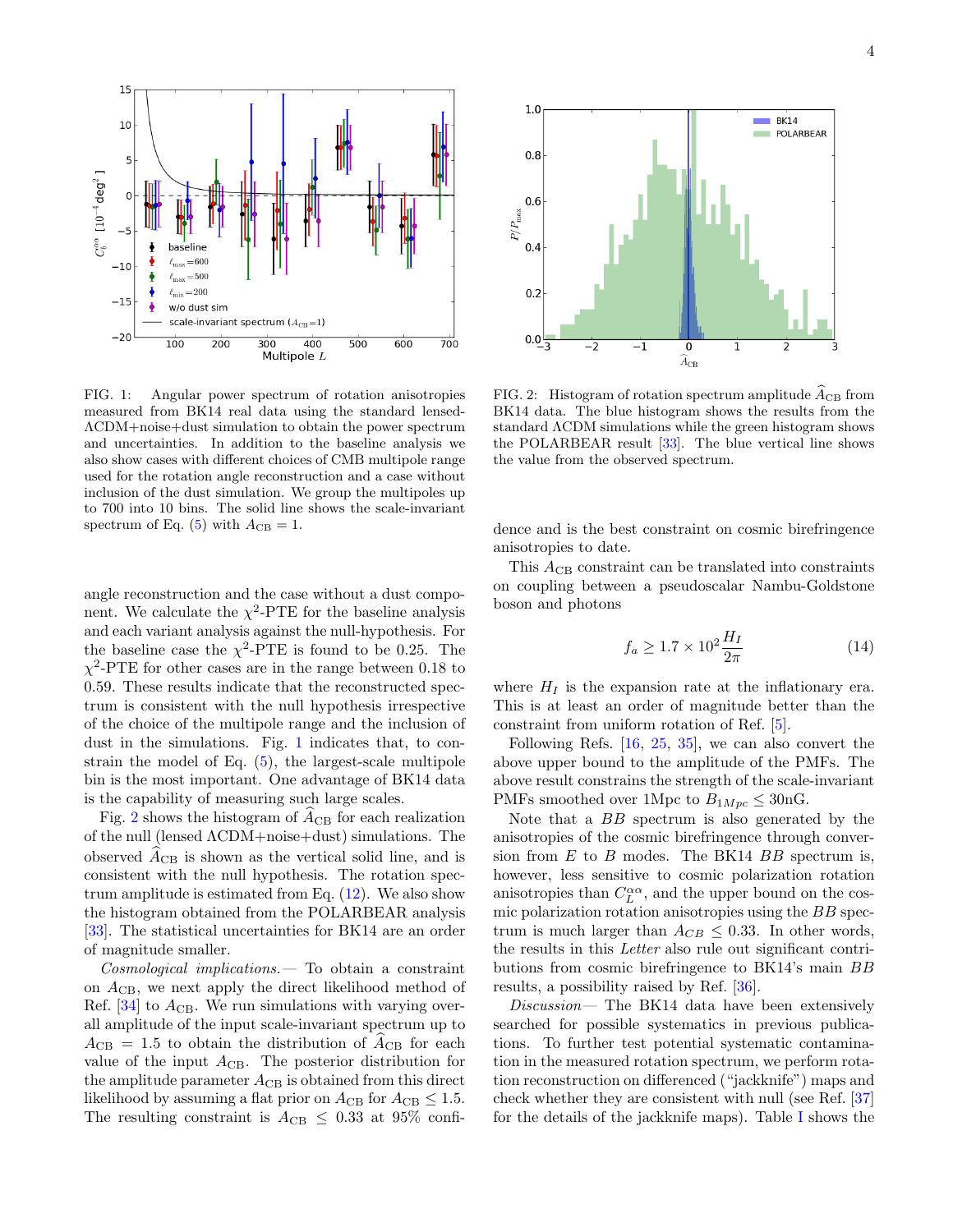TABLE I: Probability to exceed a  $\chi^2$  statistic for the jackknife tests (see Ref. [\[37\]](#page-6-33) for definitions of these jackknife splits).

<span id="page-5-0"></span>

| Deck                    | 0.822 |
|-------------------------|-------|
| Scan Dir                | 0.856 |
| Tag Split               | 0.064 |
| Tile                    | 0.285 |
| Phase                   | 0.776 |
| Mux Col                 | 0.383 |
| Alt Deck                | 0.567 |
| Mux Row                 | 0.715 |
| Tile/Deck               | 0.964 |
| Focal Plane inner/outer | 0.375 |
| Tile top/bottom         | 0.924 |
| Tile inner/outer        | 0.248 |
| Moon                    | 0.375 |
| $A/B$ offset best/worst | 0.194 |

probability-to-exceed (PTE) the  $\chi^2$  observed value constructed for these jackknife tests. The jackknife spectra show no evidence of spurious signals.

Galactic dust contamination affects the rotation spectrum measurement by producing additional disconnected bias and trispectrum induced by dust non-Gaussianity. While a thorough estimation of these two effects requires a reliable non-Gaussian dust simulation, the following evidence demonstrates that our rotation spectrum measurement is not significantly affected by Galactic dust:

- We estimate the rotation spectrum by repeating the simulations with no dust and show that the change of the spectrum is negligible compared to the statistical uncertainties. This means that the additional disconnected bias by the Gaussian dust component is negligible. Since the power of the non-Gaussian dust is comparable to that of the Gaussian dust, the impact of the non-Gaussian dust on the disconnected bias would also be negligible.
- Bias from the dust trispectrum is also expected to be small because the rotation spectrum estimator is optimized to extract the rotation-induced trispectrum. Indeed, the lensing-induced trispectrum, which would be much more significant than the dust trispectrum at small scales, is also negligible in our analysis [\[30\]](#page-6-26).
- To test the possible impact of dust we tighten the cut on large scale B modes from  $150 < \ell$  to  $200 < \ell$ . The results remain consistent with the null hypothesis.
- The dust could also lead to nonzero cross power between the lensing and rotation maps. We crosscorrelate the reconstructed rotation angle with the reconstructed lensing maps from BK14 shown in our lensing paper [\[2\]](#page-6-1) and also with the public

Planck 2015 lensing maps [\[38\]](#page-6-34). The  $\chi^2$ -PTEs of these cross spectra are 0.75 for  $\alpha \times \kappa^{\text{BK14}}$  and 0.63 for  $\alpha \times \kappa^{P15}$ . We find the cross spectrum to be consistent with zero.

These negative results suggest that the dust foreground contamination is not significant in the reconstructed rotation spectrum.

In our analysis the overall polarization angle is calibrated by minimizing the  $TB$  and  $EB$  spectra [\[1,](#page-6-0) [18,](#page-6-14) [25,](#page-6-21) [39\]](#page-6-35). However, limited accuracy of relative detector polarization calibration can also affect rotation spectrum measurements. To test this we generate a set of signalonly TOD simulations where the baseline detector polarization angles are offset according to measured values for Keck 2014 data (see Ref. [\[40\]](#page-6-36) for details). We then coadd them to maps using the nominal detector polarization angles. We repeat the analysis replacing the standard ΛCDM signal with this simulation, finding that the change in the reconstructed power spectrum is  $\langle 1\% \rangle$  of the  $1\sigma$  statistical uncertainty in all bandpowers. Even if we repeat the analysis using the simulation where the offsets from nominal are multiplied by 5, the change in the reconstructed spectrum is still  $\sim 1\%$  of the 1 $\sigma$  statistical error. We therefore conclude that the systematic errors due to relative detector polarization angle offsets are negligible in our analysis.

Conclusion.— We present measurement of anisotropies of the CMB polarization rotation angle using BK14 data and find that the spectrum is in agreement with the null hypothesis (the standard  $\Lambda$ CDM prediction). The  $2\sigma$ upper bound on the amplitude of the scale-invariant rotation spectrum relevant to the inflationary scenario is  $0.33 \times 10^{-4}$ [rad<sup>2</sup>] =  $0.11 \text{ deg}^2$  which is approximately 10 times better than the best previous result [\[33\]](#page-6-29). The measured rotation spectrum is used to constrain cosmic birefringence from pseudoscalar fields and Faraday rotation of PMFs. We test systematics in the measured rotation spectrum by 1) performing jackknife null tests, 2) crosscorrelating with gravitational lensing maps, and 3) evaluating the effect of relative rotation angle offsets between detectors, finding no spurious signals.

The anisotropic rotation angle is a unique probe of parity-violating models, and its measurement is important to test new physical theories of the early universe. Future CMB experiments such as BICEP Array, Advanced ACT, CMB-S4, LiteBIRD, Simons Array and SPT-3G will measure rotation angle anisotropies more precisely.

The Keck Array project has been made possible through support from the National Science Foundation under Grants ANT-1145172 (Harvard), ANT-1145143 (Minnesota) & ANT-1145248 (Stanford), and from the Keck Foundation (Caltech). The development of antenna-coupled detector technology was supported by the JPL Research and Technology Development Fund